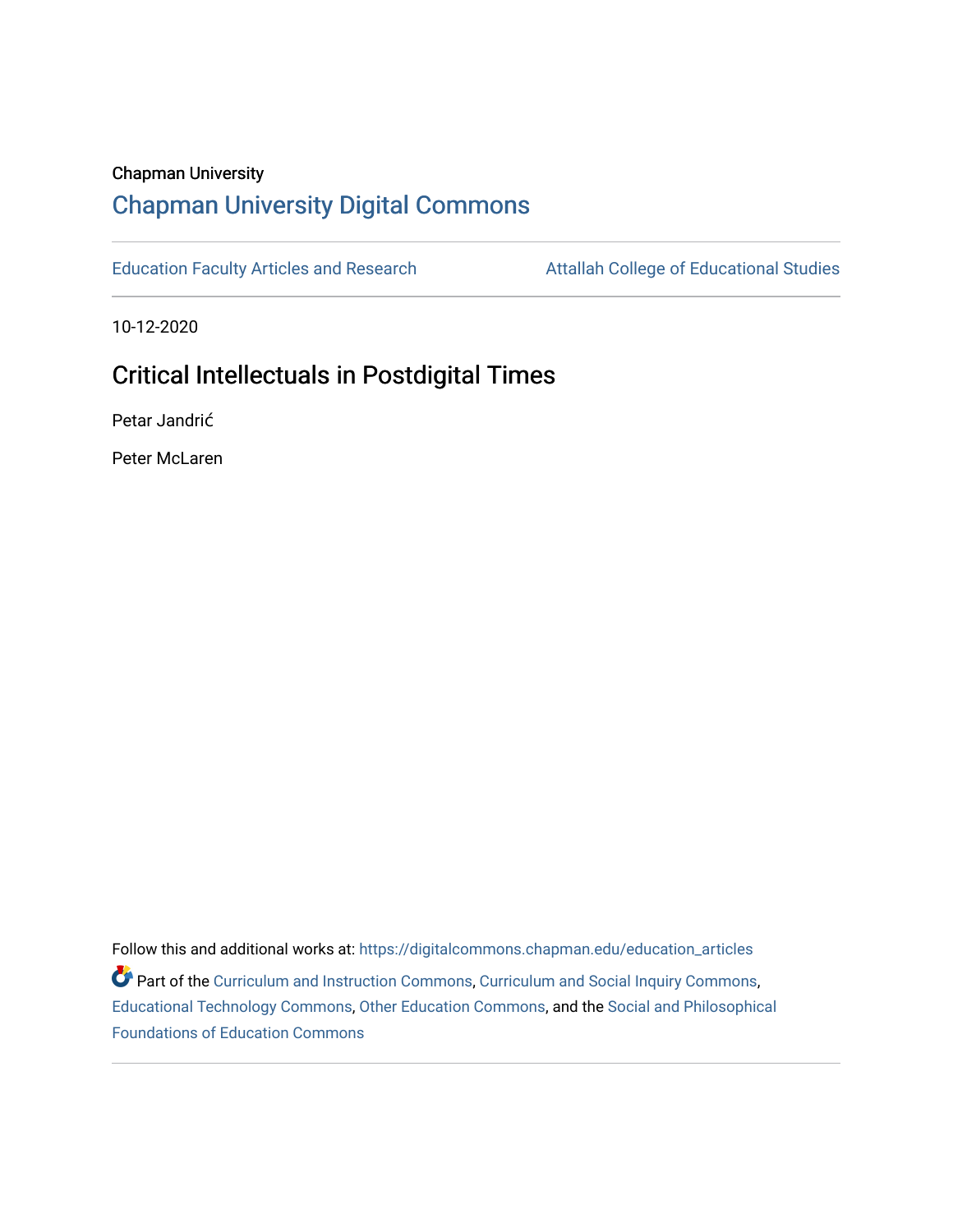### Critical Intellectuals in Postdigital Times

#### **Comments**

This is a pre-copy-editing, author-produced PDF of an article accepted for publication in Policy Futures in Education in 2020 following peer review. The definitive publisher-authenticated version is available online at [https://doi.org/10.1177/1478210320964372.](https://doi.org/10.1177/1478210320964372)

The Creative Commons license below applies only to this version of the article.

#### Creative Commons License



This work is licensed under a [Creative Commons Attribution-Noncommercial-No Derivative Works 4.0](https://creativecommons.org/licenses/by-nc-nd/4.0/) [License](https://creativecommons.org/licenses/by-nc-nd/4.0/).

Copyright The authors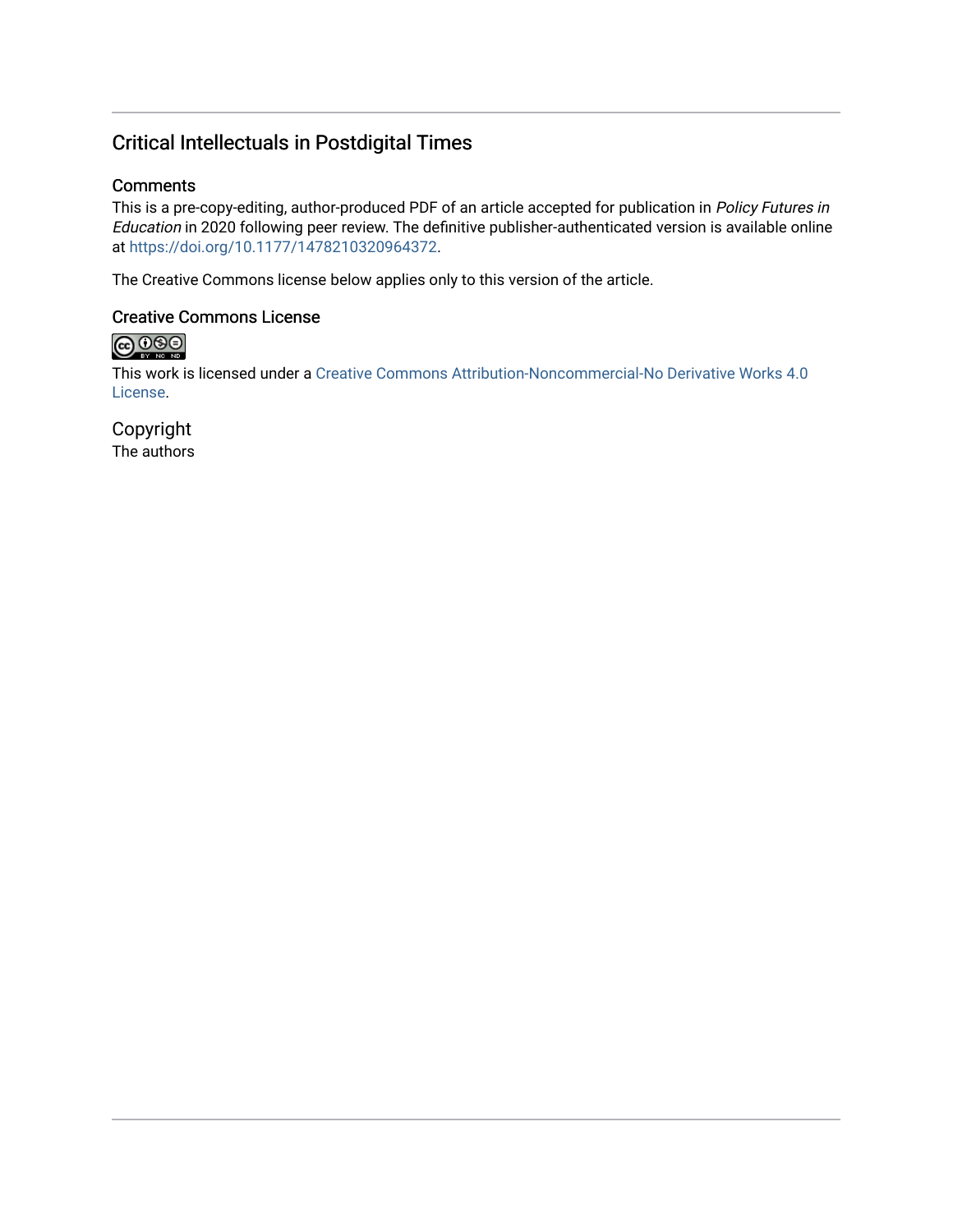#### **Critical intellectuals in postdigital times**

#### **Abstract**

This article starts with a brief analysis of what it means to be an intellectual within the US tradition of critical pedagogy. Pointing towards important socio-technological transformations which took place in the past few decades, the article situates the concept of the intellectual into contemporary postdigital context. The article looks into two main areas of intellectual work which seem to have undergone significant transformations – automation and post-truth. It develops possible responses to recent challenges in these areas and shows that contemporary intellectuals working in the tradition of critical pedagogy need to take technology seriously. Towards conclusion, the article promotes Greta Thunberg as an important example of a postdigital intellectual. Our analyses show that critical pedagogy has an important role in development of contemporary intellectual work. Aiming at constantly transforming challenges, however, old theories require constant reconceptualization in and for our postdigital context. Within this mesh-up of questions and answers old and new, we identify a starting point for this reconceptualization in the notion of critical praxis.

**Keywords:** intellectual, critical pedagogy, postdigital, automation, post-truth, praxis

#### **Introduction**

Critical pedagogy is a theory, a practice, a praxis, an ethical perspective, a (critical utopian) vision of a future society, and much more. In fact, we could say in summary that "critical pedagogy is not a methodology, per se, sequestered in schools of education. It's not simply or mainly a set of pedagogical procedures or analytical steps as one might typically envision. (…) It is more about problem-posing than solution-giving." (McLaren, 2019, p. 177) While such a wide definitional arc enables practitioners of critical pedagogy to successfully address a broad range of problems, it also presents us with many unresolved questions: How should I practice critical pedagogy in my daily life? What kind of critical engagement would provide the best fit for this or that problem? – and more deeply – What kind of teacher / person should I become? These are questions that have been raised since the very beginnings of the critical pedagogy movement.

A multitude of scholars from a diverse assemblage of disciples have been answering these questions in various historical moments and under various circumstances (see Giroux, 1988). Yet circumstances change – and answers to these questions cannot remain intact. In the critical pedagogy movement, we all work towards certain social goals such as emancipation and justice – yet the roads to these goals, and even the goals themselves, are constantly moving targets. Should we therefore stop reading Paulo Freire, Antonia Darder, Henry Giroux, or Joe Kincheloe? Not at all – their works have lain some of the most solid foundations of critical pedagogy as we know it. Should we read Freire or early Giroux or early McLaren, and follow everything they said? Not at all – back in the day, their circumstances had been hugely different from those facing teachers and prospective teachers today. Should we try to distil some 'prescriptions' for critical educators based on their works? Not in a million years! Critical pedagogy is not about prescriptions, blueprints, or primers. Critical pedagogy has its heroes, but despises followers(see Jandrić, 2018). Critical pedagogy is deeply historical and contextual, and requires constant reinvention of our theories and practices joined in and through the act of critical praxis.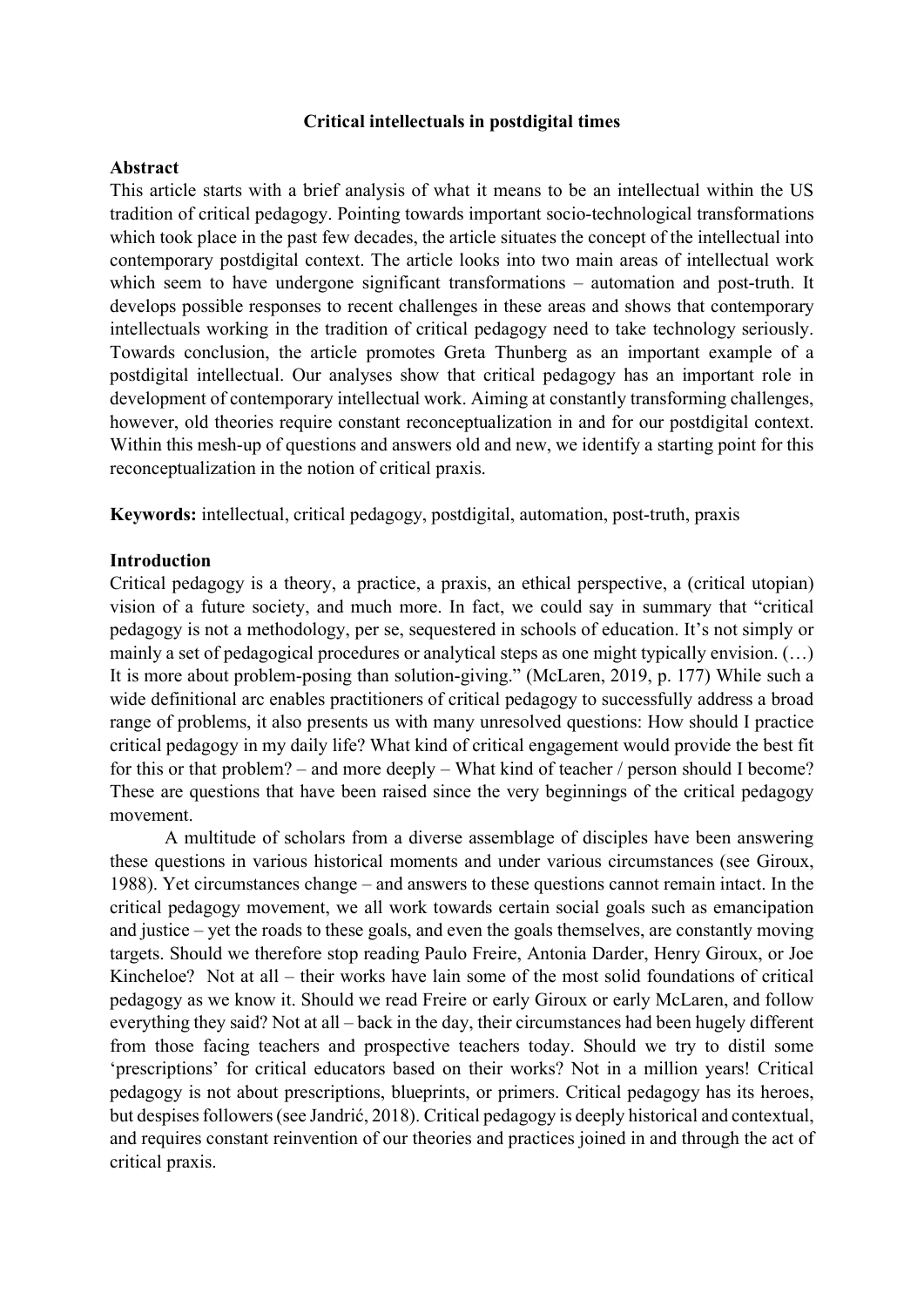This article starts from a simple truism that one cannot be a critical pedagogue at work and then stop being a critical pedagogue at home, in the street, or on social networks. Critical pedagogy requires our engagement in all walks of life, yet our research and literature often focus to schools and classrooms. Thus our question becomes: how do we, critical pedagogues, prepare ourselves for meeting a variety of challenges posted by our existence in multiple roles – teacher, parent, neighbor, voter, amateur musician, sports supporter? How do we, critical pedagogues, negotiate our various social roles and our convictions? How do we, critical pedagogues, respond to common threats of today such as post-truth, religious fundamentalism, fascism? Answers to these questions have been sought, from Freire until today, in a broad, often over-used concept of the intellectual<sup>[1](#page-3-0)</sup>. Building on body of work of the western critical pedagogy tradition since Paulo Freire, this article reconceptualizes the concept of the intellectual in and for year 2020.

#### **Who is an intellectual?**

Being an intellectual is a complex idea which defies attempts at definition. Intellectuals are people who use their own reason, often against the grain of the majority opinion, to uphold certain (usually humanistic) values and improve the society through critique. For instance: Peter McLaren's debate with the Nobel prize laureate Vernon Smith published at Chapman University's blog (McLaren and Smith, 2017) provides a social critique aimed at improving communication between theorists of critical pedagogy who support socialism and prominent economists who support capitalism. So far so good… but the right also has its intellectuals! As we write these words, for instance, an article in The Washington Post claims: "Conservative intellectuals are at a turning point: Normalize Trump or resist him?" (Applebaum, 2019). Indeed, normalizing Trump is arguably amongst the biggest nightmares of critical pedagogues, which can probably be outweighed only by even more radical tendencies such as calls for US engagement in new wars over resources. However, it cannot be denied that right-wing intellectuals engage in thinking and expressing opinions about contemporary challenges facing our society at least as much as left-wing intellectuals. While it is easy to dismiss certain people as 'non-intellectuals' because we disagree with their views, we need to accept that being an intellectual can mean different things to different people.

And what about intellectuals' education and public reception of their works? Should intellectuals not be educated, well-read, distinguished? Should we perhaps assume that intellectuals – regardless their positioning within the ideological spectrum – are well educated people whose opinions carry a lot of weight in our society? Well, it is easy to agree that intellectuals should have a full grasp of theories and be able to relate those to helping nonintellectuals negotiate, cope with and even transform everyday life. Yet, many intellectuals (historical and contemporary) have not had much formal education, have not possessed degrees, and have not been recognized during their lifetimes. While we can agree that an intellectual should 'know stuff', we don't know what it is exactly that intellectuals should know, and we don't know always how to determine whether someone possesses that knowledge.

What we do know, is that intellectuals should not 'sell' their opinions. The easiest way to disqualify someone from being an intellectual is to show that they advocate certain worldviews and opinions for personal gain. More often than not, we openly pronounce those

<span id="page-3-0"></span><sup>&</sup>lt;sup>1</sup> Members of the critical pedagogy movement often use the longer phrase 'public intellectual'. While this phrase does emphasize critical pedagogy's social mission, Ford and Jandrić (2019) argue that one cannot be an intellectual and refuse to engage publicly. To avoid tautology, in this chapter we use the word intellectual without the adjective 'public'.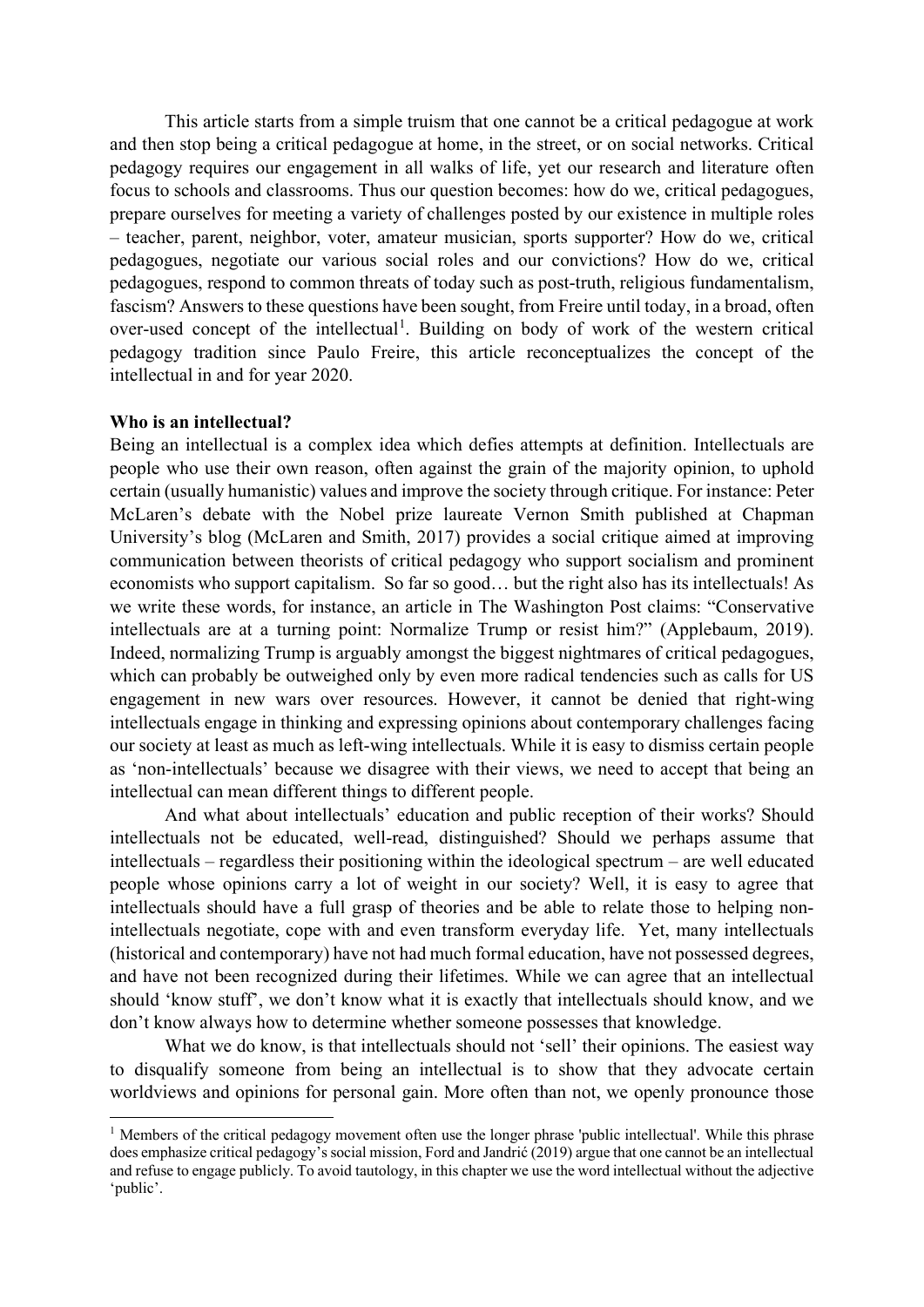selling their attitudes as profiteers and cowards. In words of Ford and Jandrić, intellectuals are those who "speak truth to power and challenge dominant ways of thinking" (2019, p. 92). Yet, history shows that this definition is also slippery. What happens when people speak truth to power, but get it wrong? For instance, the key European philosopher, Martin Heidegger, made tremendous theoretical contributions which lie in the very basis of critical pedagogy. However, Heidegger is also well known for his public support of Nazism, which brought him a lot of prestige in Germany under Hitler's regime who bestowed upon him the position of Rector of Freiburg University. Despite Heidegger's deeply immoral support of the Nazi regime, these days may people (even in the critical pedagogy movement) would nevertheless claim that Heidegger was an intellectual.

As we can see, the notion of the intellectual is indeed very hard to describe. There are some basic shared ideas of what an intellectual might be, but practice is full of borderline cases and surprising twists. Looking for 'general' rules, we could proceed to examine history of the concept of the intellectual, we could compare Western and Eastern traditions, we could look closely at the conflict of interest from these (and many more) perspectives… Such an approach might result in a very nice philosophical treatise such as Steve Fuller's book *The Intellectual: The Positive Power of Negative Thinking* (2005), but it won't answer our question about what it means to be an intellectual working in the tradition of critical pedagogy. While it is important to acknowledge a wide variety of perspectives and issues, therefore, we turn to the US tradition of critical pedagogy started by Paulo Freire and developed by Henry Giroux, Peter McLaren, Antonia Darder and others.

We could start building this theoretical grounding at least since Plato. For the sake of brevity, however, we will start with one of the most cited works in the field written at the beginning of 20th century: Antonio Gramsci's *Prison Notebooks* (1992). Writing in his prison cell between 1929 and 1935 (the notebooks were first published only in the 1950s), Gramsci argues: "All men are intellectuals, one could therefore say: but not all men have in society the function of intellectuals" (1992, p. 115). Expanding this thought, he concludes:

When one distinguishes between intellectuals and nonintellectuals, one is referring in reality only to the immediate social function of the professional category of the intellectuals, that is, one has in mind the direction in which their specific professional activity is weighted, whether toward intellectual elaboration or toward muscularnervous effort. (Gramsci, 1992, p. 115)

Like a good Marxist, Gramsci sees social relationships primarily through class, and eloquently argues that the left needs its own intellectuals in order to win the class war. He calls these people organic intellectuals. According to one of the newest definitions available, an organic intellectual is "an intellectual member of a social class, as opposed to a member of the traditional intelligentsia that regards itself as a class apart from the rest of society." (Wikionary, 2019). Gramsci's key feature of the organic intellectual, class consciousness and class identity, has retained the key feature of an intellectual working in the tradition of critical pedagogy (see Mayo, 1999). Similar thinking can also be found in works of postcolonial theory from Frantz Fanon's *The Wretched of the Earth* (1963) which heavily influenced Paulo Freire to more recent works such as Edward Said's *Culture and imperialism* (1993) and elsewhere.

Angela Davis, arguably one of the most important US public intellectuals in the second half of 20<sup>th</sup> century, expands on this thought further. Reminiscing about another great figure of the Frankfurt School for Social Sciences, her teacher, Herbert Marcuse, Davis writes: "He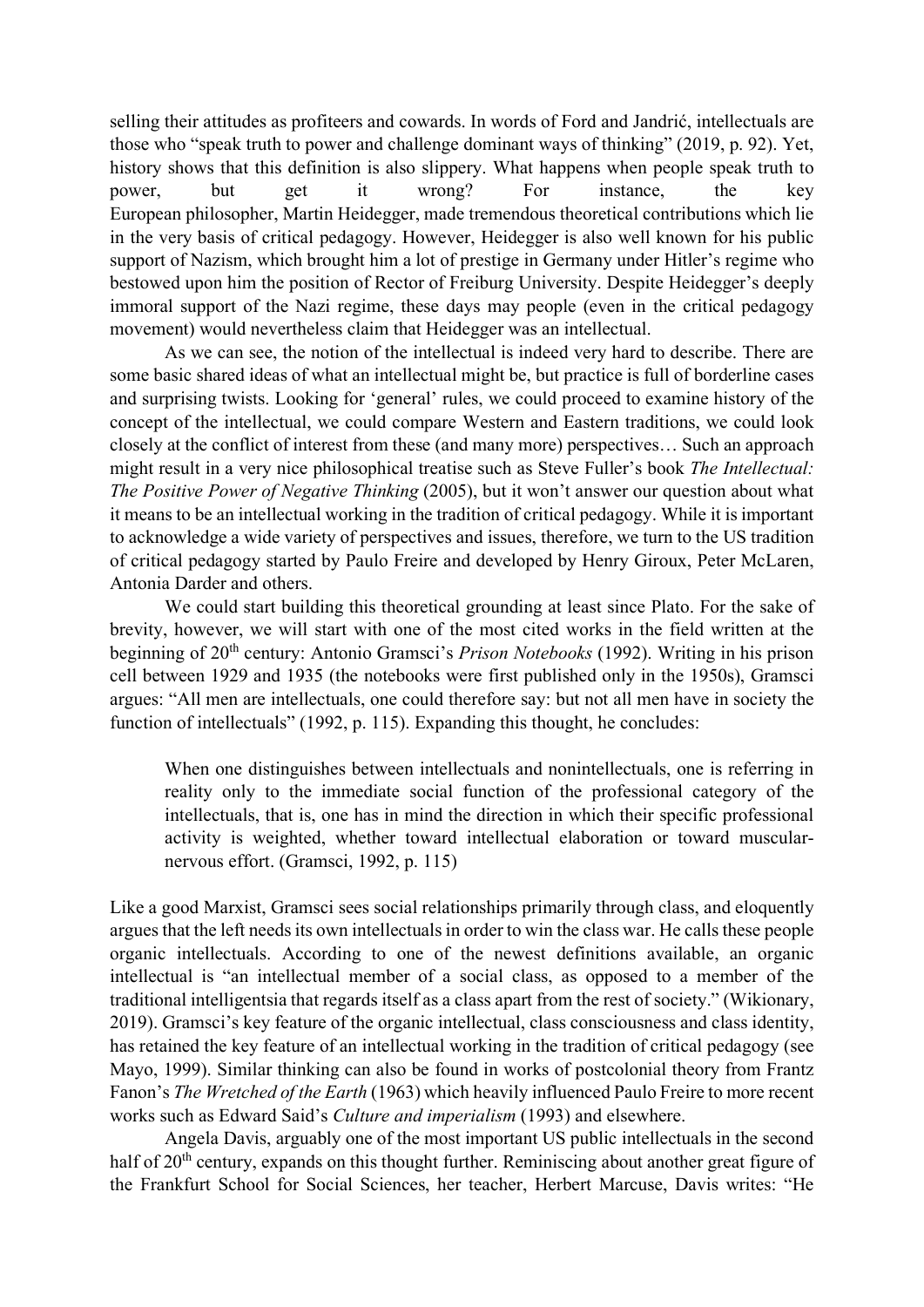emphasized the important role of intellectuals within oppositional movements, which, I believe, led more intellectuals to frame their work in relation to these movements than would otherwise have done so." (Davis, 2005, p. xii) As can be seen from theory and practice of people such as Angela Davis and Herbert Marcuse, intellectuals working in the tradition of critical pedagogy also need to actively engage in oppositional (popular) movements.

These thoughts are echoed in early works of founders of the critical pedagogy movement as we know it today.

Influenced by Fanon and Gramsci, Freire was committed to the idea and practice of legitimizing the experiences and knowledge of his students so that organic intellectuals would emerge. These organic intellectuals would in turn be in the best position to contribute to the solutions of the community's problems since they would know their community, the intricacies of their context, and their problems and solutions better than any expert who had studied the problem merely academically. (Díaz, 2019)

Building on Freire's work, Giroux and McLaren turn the blade inside out – together with speaking of developing students as organic intellectuals, they also examined the theory and practice of developing teachers as public intellectuals. In an early book on the theme, *Teachers as Intellectuals: Toward a Critical Pedagogy of Learning,* Giroux (1988: xxiv) describes this work as "a particular form of cultural politics" and provides an opportunity "for exercising as teachers the dialectic of re-reading and re-appropriating elements of a body of work that resonates with contemporary concerns."

With a preface by Paulo Freire and an afterword by Peter McLaren, *Teachers as Intellectuals* (Giroux, 1988) is an important milestone on our road from Gramsci and Fanon through Marcuse and Freire to early Giroux and McLaren. However, there has been a lot of water under the bridge since this milestone book – and our understanding of intellectuals' work has developed alongside other social developments. In consequence, *Teachers as Intellectuals* (Giroux, 1988) is much more optimistic than Giroux's and McLaren's recent writings. In 2012 Giroux launched a powerful popular attack on deskilling of teachers through various measurements, depoliticization of education, and even deaths of students in bouts of violence which seem to regularly occur in US schools. The article we are referring to, 'The War Against Teachers as Public Intellectuals in Dark Times' Giroux (2012), is just one amongst many writings in which Giroux speaks of teachers as intellectuals – often without even mentioning the word intellectual. In a recent article, McLaren invokes the Gramscian class struggle and writes: "The challenge is not to ask vanguard intellectuals with too much ink in their veins to lock arms with motley workers on the picket lines but to understand that the fear of those advocating revolution is proportionate to the fear of those who oppose it." (McLaren, 2019, p. 328) Critical pedagogy's mission towards emancipation and social justice has remained the same, but the social context in which this mission resides, and available strategies, have significantly changed.

#### **The postdigital challenge of critical intellectuals**

Human existence has always been inextricably linked to technologies. The technology of fire has enabled early humans to cook their meals, the technology of building and agriculture has enabled ancient nomads to settle in one geographical location, and the technology of the wheel has enabled ancient peoples to transport large amounts of goods and people from one place to other. All these technologies brought about revolutions in ways we eat, dwell, and travel; and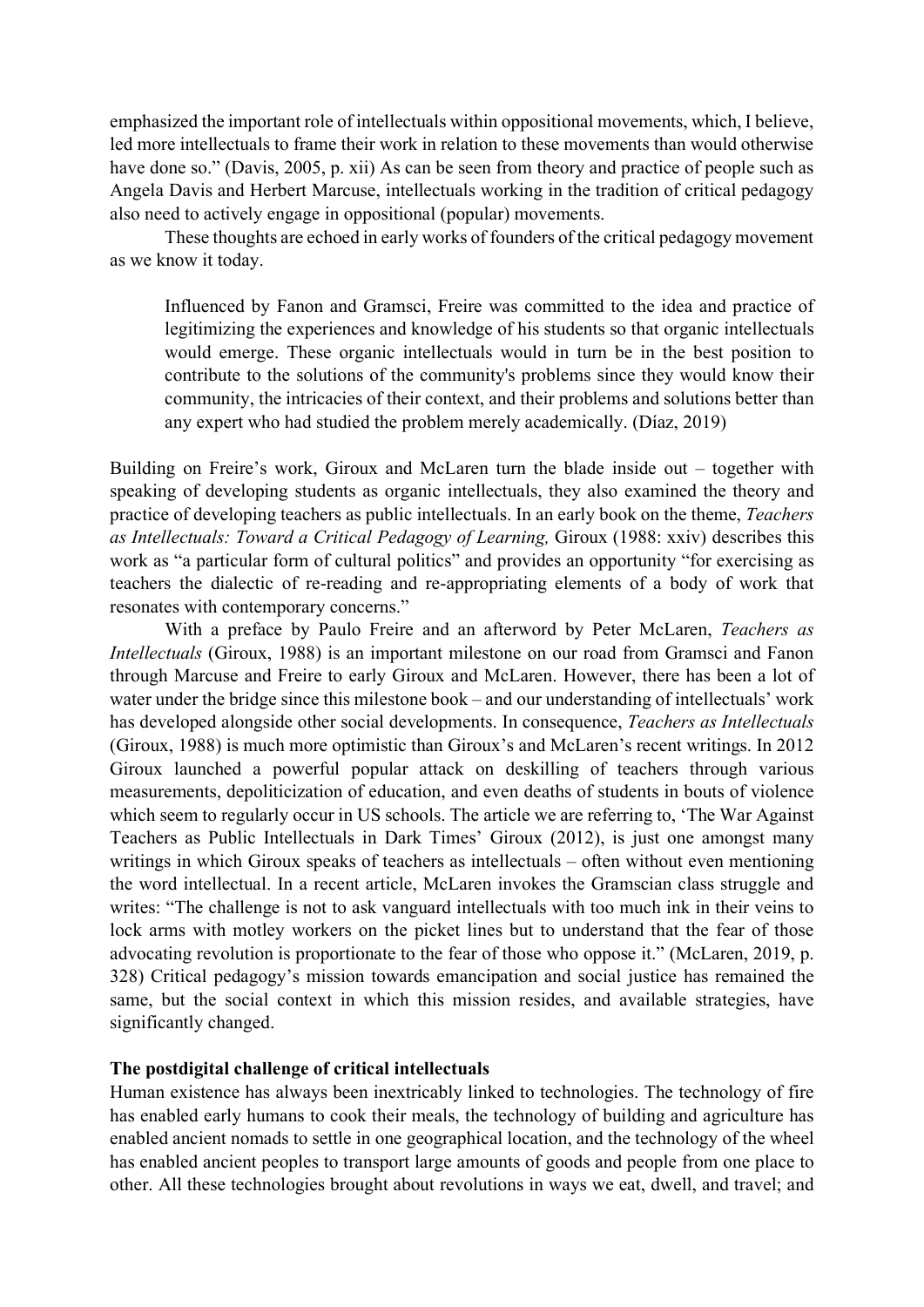the latest generation of human technologies, digital technology, is not an exception. During past decades humankind has undergone a deep socio-technological change known under numerous, often bombastic names: the information revolution, the Fourth Industrial Revolution, the network society (see Peters, Jandrić, and Means, 2019), and so on. In our recent writings (Jandrić et al., 2018; Jandrić et al., 2019), we call this the postdigital age. While these concepts are fiercely debated in academic literature (see McLaren and Jandrić, 2014), it is fair to say that we now live in a world where human lives cannot be separated from digital technologies (Fawns, 2019; Jandrić and Kuzmanić, 2020). This socio-technological shift carries deep consequences for intellectual work. All social critique consists of three main elements: (1) things we know about society, which helps us develop a critique (available information), (2) ways in which we can express this critique (dissemination of information), and (3) available opportunities for constructive dialogue between the critiques (democracy).

These three elements have always been technologically mediated, but the nature of that mediation has radically changed in the last few decades. Most  $20<sup>th</sup>$  century theories of what it means to be an intellectual working in the tradition of critical pedagogy have been based on analog, one-way communications: books, magazines, radio, and television. However, today's intellectuals work in a very different media environment of two-way media supported by the Internet (see Castells 2001). Furthermore, technological changes reach far beyond communication media as they interact with all aspects of our society. While this is not the place for extensive debates of the postdigital condition, the following quotation outlines its basic features:

The contemporary use of the term 'postdigital' does describe human relationships to technologies that we experience, individually and collectively, in the moment here and now. It shows our raising awareness of blurred and messy relationships between physics and biology, old and new media, humanism and posthumanism, knowledge capitalism and bio-informational capitalism. (Jandrić et al., 2018, p. 896)

The postdigital condition is not about technology; but it insists that technology co-creates our reality. Speaking of education, Tim Fawns hence rejects the traditional distinction between education and technology. "All teaching should take account of digital and non-digital, material and social. Ideas like 'digital education' are useful insofar as they encourage people to look closer at what is happening, but become problematic when used to close down ideas or attribute instrumental or essential properties to technology." (Fawns, 2019, p. 142)

In a recent publication one of us has already theorized the postdigital challenge of intellectuals working in the tradition of critical pedagogy. Taking a broad historical view, and delving into the nature of the postdigital society, the article concludes:

Networks have replaced the detached academic, who if they are to join in the new pedagogy of the public intellectual will do so not as an academic but as a node in an ever-expanding network. It is with this message, that we welcome the birth of the postdigital public intellectual into our world who, it should be clear by now, is always already a collective assemblage whose educational logics run along the lines of collective postdigital study, and not traditional teaching and learning. (Ford and Jandrić, 2019: 105)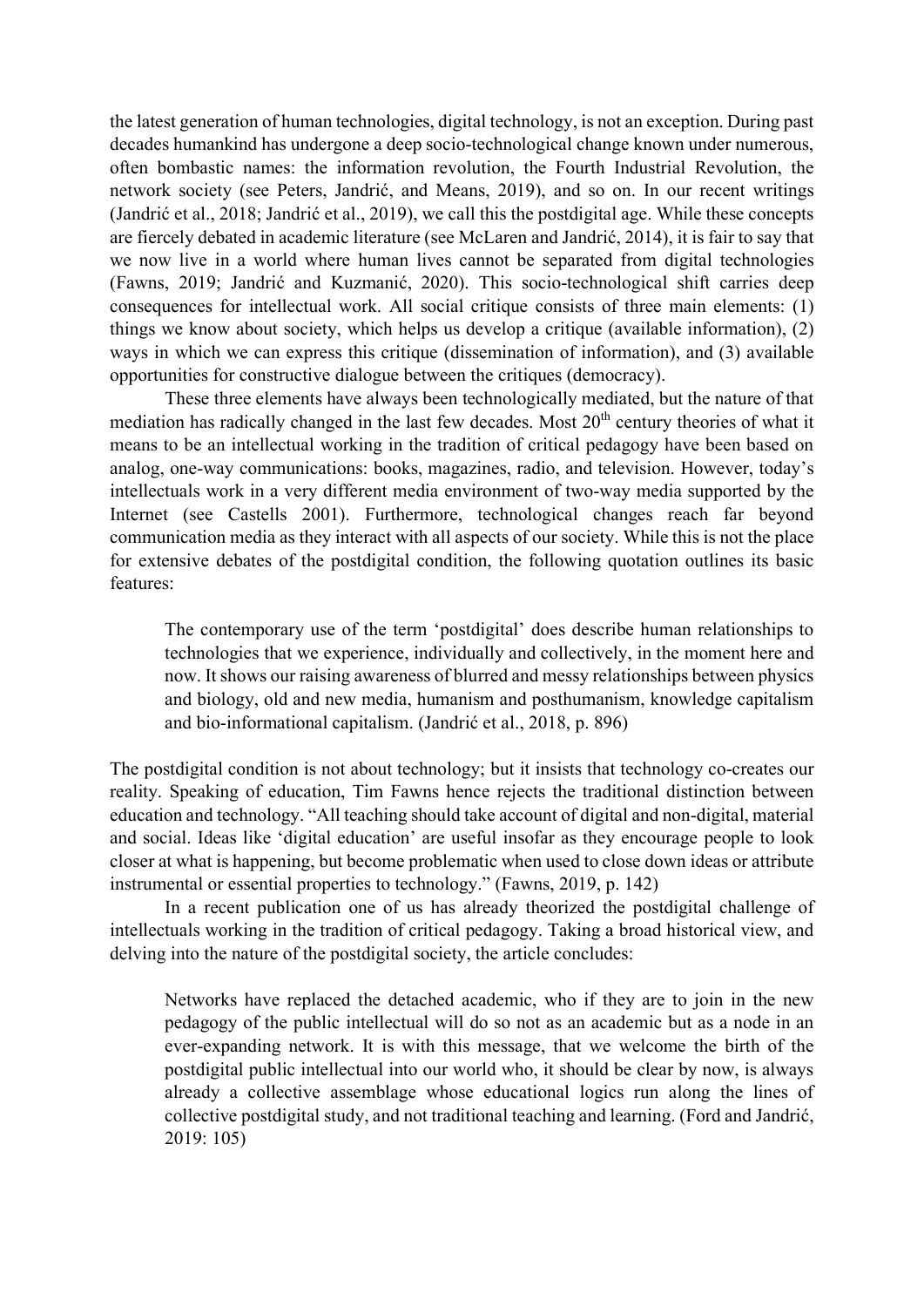Against this theoretical backdrop, we now briefly outline two main areas of intellectual work which seem to have undergone significant transformation and possible responses to this transformation: automation and post-truth.

#### *Automation*

The first promise of any human technology is the reduction of labor. A wheel cart helps us to transport more goods than we can carry in our hands; an axe helps us to chop logs that we cannot chop by our hands. During industrial revolutions, however, automation has become more than a tool – it has also become a powerful social force which has significantly impacted employment. Faced with reduction in available workplaces caused by automation, in 1779 the English weaver Ned Ludd destroyed two stocking frames and started a whole movement of workers who destroyed new waving machines called Luddism. These days we won't find many people destroying computers which took away their job, but the primitivist refusal of innovation, Luddism, is still a prominent social force (Jandrić, 2017; Peters, Jandrić, and Means, 2019).

However, the fallacy of Luddism was shown already by Karl Marx. Here, we turn to a brilliant summary of Marx's critique of Luddism offered by Curry Malott:

Marx demonstrates that those same machines used to destroy the working-class under capitalism can liberate workpeople from the need to labor under socialism. Since new value created capitalistically is based on unpaid labor hours, labor saving technology, over time, which reduces the total number of labor hours set in motion, contributes to falling rates of profit. To compensate for this tendency the capitalist class, historically and currently, has found ways to capture ever-larger sums of surplus value. (…) However, if production is planned and driven by human need, as is the case under socialism, then labor-saving machines can actually reduce the number of labor hours society has to commit to the production of needs such as food, clothing, shelter, healthcare, and education. Rather than destroy the instruments of labor they should be sublated and converted into the common property of the broadest masses of workers. (Malott, 2019)

Marx taught us that automation of labor is not a problem – capitalism is the problem. Intellectuals do need to take connections between automation, unemployment, and education seriously (see Peters, Jandrić, and Means, 2019). However,

[t]he idea that more education can resolve the problem of technological unemployment is a political construction which has largely failed to deliver its promise. (…) Instead of attributing responsibility for social change to abstract notions of education, market and technology, a new shared vision is needed where more agency is explicitly attributed to the researchers, teachers, and students who are the genuine human future of work. (Peters, Jandrić, and Hayes, 2019, p. 242)

Obviously, intellectuals working in the tradition of critical pedagogy have an indispensable role in creating this new shared wisdom.

Digital automation of today is very different from analog automation of factory work critiqued by Marx. We now live in a world where ubiquitous devices collect huge amounts of data, and then feed this data into automated systems called algorithms, to assist us in almost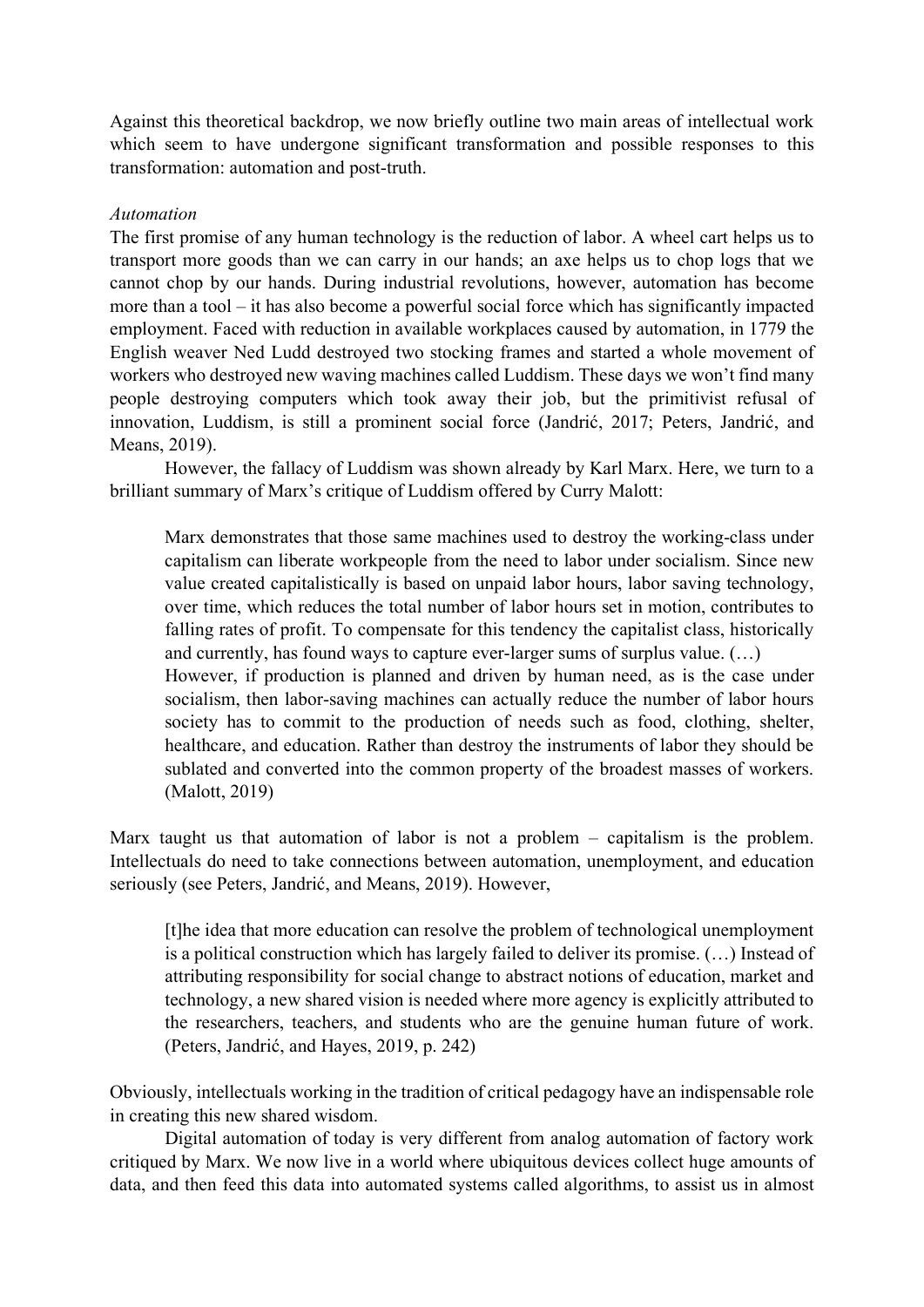every activity. Phones count our footsteps, self-directed vacuum cleaners send our floorplans to online shops (which then offer us to buy furniture of suitable size while we surf the Internet), and automated systems determine our eligibility for support and healthcare. These systems cause a huge number of issues in areas such as privacy and security (Collier and Ross 2020). And what happens when a system makes a wrong decision? We are now reading an increasing number of testimonies in which people have been wronged by technologies and could not get any help from living human beings (see Eubanks, 2018; Zuboff, 2019).

The 2020 intellectual needs to recognize the postdigital nature of these questions. In Marx's analysis, automation was not a problem *per se* because it was confined to the factory – it was capitalism, on top of technology, that was the problem. These days, however, we cannot make a clear distinction between technology and capitalism: today's technology is everywhere, and capitalism is built into today's technology. The 2020 intellectual working in the tradition of critical pedagogy cannot afford the luxury of ignoring technology, nor she can be led to believe that technology is the root of social problems. Whether she likes it or not, the 2020 intellectual needs to take technology seriously.

#### *Post-truth*

A good case in the point is the post-truth condition which plagues our political scene, our personal lives, and even our identities. The idea of post-truth has spread rapidly in 2016, when the Oxford dictionary declared it their word of the year (Oxford Dictionaries, 2016). In a more recent definition, The Oxford Learner Dictionary (2019) defines post-truth as "relating to circumstances in which people respond more to feelings and beliefs than to facts" and immediately gives an example: "In this era of post-truth politics, it's easy to cherry-pick data and reach any conclusion you like." Looking at this definition, the post-truth condition does not seem in any way related to technology, as one could argue that some people always relied more on feelings than on facts. Indeed – authors like Jodi Dean (Dean, Medak, and Jandrić, 2019), and Henry Frankfurt (2005), have been writing about similar issues in great depth decades ago. But – and it is a truly big but – the post-truth condition has arrived into prominence with the presidential campaign of Donald Trump and especially his use of Twitter (Oliver, 2020). This sudden bout of popularity did not arrive from thin  $air - it$  was based on technological developments that have allowed expansion of post-truth rhetoric to previously unforeseen heights.

Weeks after post-truth was declared the 2016 word of the year, everyone seemed to write about it. Periodically returning to the post-truth condition over the years, Giroux (2019) links it to the development of fascism. Jandrić (2018, p. 119) claims that postdigital critical pedagogues need to develop a "critical pedagogy of trust". Michael Peters writes: "It takes little imagination to draw some conclusions from this melange of past examples to understand that the notion of "facts" and "evidence" in a post-truth era not only affects politics and science, but also becomes a burning issue for education at all levels." (2018, p. 148). A recent Special Issue. 'Lies, Bullshit and Fake News: Should we be worried?', examines the postdigital nature of posttruth (MacKenzie and Bhatt, 2020b). The first paper in the Special Issue develops a nuanced view of the relationships between post-truth and its infrastructure:

Although Twitter has made post-truth political rhetoric easier, I suggest it may yet be possible to find ways either to resist enthralment by learning to play this game better or even by engaging with the fundamental logic that favours these specific forms in the first place. Rather than feeling limited to either opting out or remaining silent, it may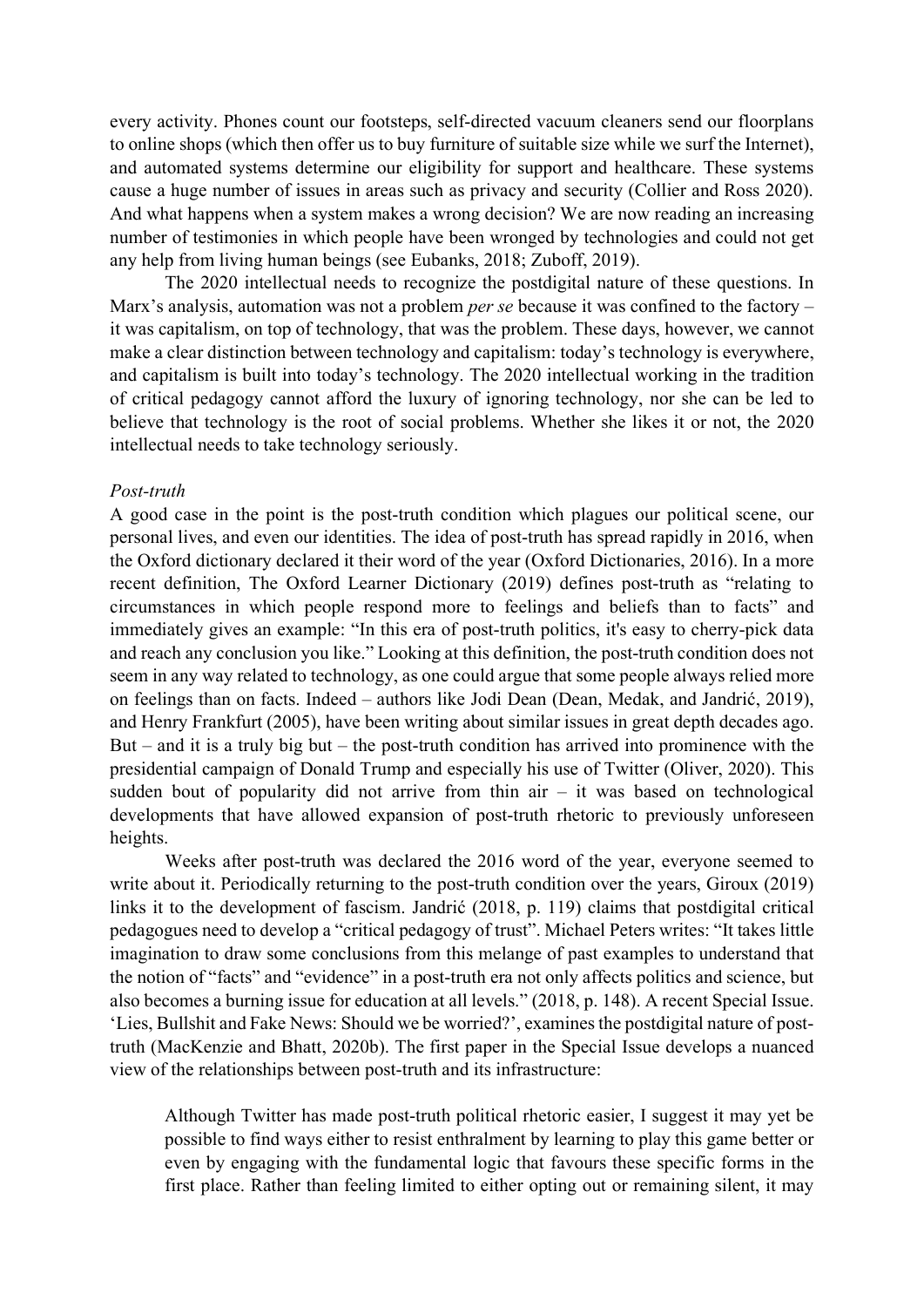instead be possible to change the debate through, for example, coopting the software layer by marshalling bots in more effective ways, developing laws that protect groups from violence and aggression (on any platform, not just Twitter), or simply by turning the sceptical gaze back onto the political moves made to discredit expertise. (Oliver 2020, p.35)

Subsequent papers look into various aspects of the post-truth problem such as critical media literacy; many of them make direct reference to Paulo Freire and the critical pedagogy movement. Thus, Carr, Cuervo Sanchez, and Daros (2020: 53) write: "In an era where truth is played like a bluffing game, the first and most important principle in facing misinformation is to encourage and cultivate critical thinking and engagement in and through education". While this is not the space for a detailed elaboration of all insights developed in the Special Issue, the final paper nicely summarizes its main message: "As our information ecosystem becomes increasingly complex, unpredictable, and balkanised educators have a vital role in helping an informed public navigate what it encounters online." (MacKenzie and Bhatt, 2020a, p. 217)

Post-truth is amongst the clearest contemporary examples of complexities facing contemporary intellectuals working in the tradition of critical pedagogy. Our information ecosystems are not confined to the workplace, and we need to combat truth in each and every interaction we make. Technology shapes post-truth discourse, and simultaneously offers new affordances for developing counter-discourses; while technology is not all there is, it does need to be taken very seriously. Traditional critical pedagogy can offer us plenty of theoretical guidance, but this guidance is at a high theoretical plane; practical strategies for combatting post-truth need to be developed pretty much from scratch. "The postdigital is both a rupture in our existing theories and their continuation" (Jandrić et al., 2018, p. 895), and intellectuals working in the tradition of critical pedagogy, in our postdigital age, need to accept uncertainties and complexities which arrive from that position.

#### **Who remembers Greta Thunberg?**

As we wrote the first version of this text in late 2019, 16-year old Swedish child Greta Thunberg has just started a heated debate about environmental consequences of capitalism. Blaming older generations for stealing the future of our planet's children, Thunberg has gained significant media attention and inspired a worldwide wave of environmental protests. While her actions are extremely important and remarkable, Thunberg did not say anything new about dangers of global warming. The content of her claims has been known for decades, and has been continuously present in the critical pedagogy movement (e.g. Kahn, 2010). So what makes Thunberg's actions so powerful? Why did she manage to get her message across the whole world? More importantly, why did we not manage to get the same message across the world in all these years before Thunberg?

One aspect of Thunberg's success is technology. Another aspect of her success is the structure of contemporary media. Another aspect of her success is her youth. Another aspect of her success is her parents' and teachers' support. And yet another aspect, that we would hate to see neglected, is Thunberg's brilliance – she, amongst millions of children, has managed to do something that noone else did. While this may seem like a stretch, we believe that Greta Thunberg is a true postdigital public intellectual and critical pedagogue. She speaks truth to power. She challenges theoretical assumptions of contemporary capitalism. She organizes, networks, acts. She develops our sense of collectivity and enables collective action. While she could not be further from traditional educational systems, Thunberg teaches the world some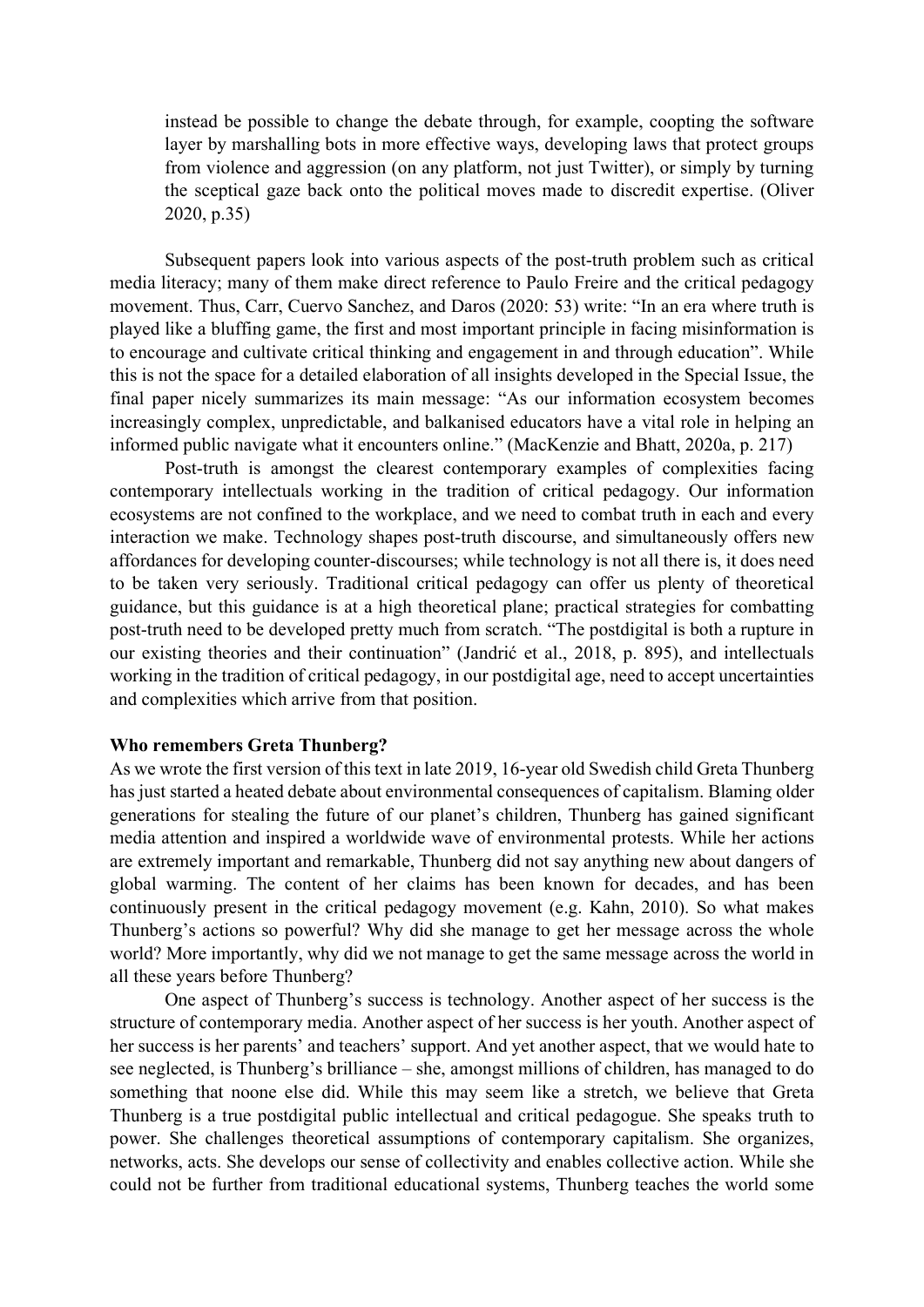important lessons; she also makes many of us want to learn more about arguments in environmental debates. We cannot all become like Greta Thunberg, but studying her example has the potential to improve our theories and practices.

We submitted the first version of this article days before the outbreak of Covid-19, and we are now making our revisions approximately six months into the pandemic. In the meantime, we pointed towards the need to study effects of the pandemic as they unfold (Jandrić 2020), we explored the concept of viral modernity (Peters, Jandrić and McLaren, 2020) and expanded it towards a viral theory of post-truth (Peters, McLaren, and Jandrić, 2020), we explored religious responses to the pandemic (McLaren, 2020), and so on. And we are not the only people who suddenly refocused their work – in fields from medicine, through education, to logistics, and many others, most researchers, policy-makers, and practitioners have joined their efforts in the 'war' against the immediate threat of Covid-19 (Wagener 2020). Few days ago, while we discussed revisions in this article, one of us asked: Who remembers Greta Thunberg? While we can find an occasional article about themes such as non-human animal trauma (O'Sullivan, 2020) and biopolitical management of human populations (Lewis, 2020), environmental questions have definitely slipped out of humanity's collective focus during the Covid-19 pandemic.

Our experience of sudden pandemic outbreak may be out of the ordinary, but it does point towards a larger principle. In order to make a difference, public intellectuals should combine ephemeral nature of their public appearances with engagement in longer-lasting measures such as policy development. With time, Greta Thunberg's viral *j'accuse* speeches will cease to attract so many clicks and eyeballs, yet policies she managed to influence will continue to shape lives of millions. Certainly, this does not imply that postdigital intellectuals should somehow stop being 'public' or that they should transform into politicians and lobbyists. However, this does send a clear message that a postdigital public intellectual and critical pedagogue should simultaneously work on many fronts, combining public appearances with political organizing and policy work.

#### **Conclusion**

This article started with a brief analysis of what it means to be an intellectual. We examined main theoretical insights from the US tradition of critical pedagogy and situated them into contemporary postdigital context. We looked into two main areas of intellectual work which seem to have undergone significant transformation – automation and post-truth – and examined possible ways that contemporary critical intellectuals might respond to these challenges. We promoted Greta Thunberg as an important example of a postdigital intellectual who has the power to inspire, encourage, teach and learn from those, to paraphrase Freire (1998), who dare to be critical intellectuals in our postdigital times. Finally, we concluded that postdigital public intellectuals should wear many hats, including but not limited to those of public personae, policy-makers, lobbyists, and others.

The concept of intellectual has always defied definition, and it is impossible to provide firm primers or guidelines about what it means to be an intellectual working in the tradition of critical pedagogy. The tradition of critical pedagogy provides indispensable theoretical background for contemporary intellectuals, yet our strategies and practices are in a need for constant reconceptualization in and for postdigital times we live in. Continuous reimagination and reinvention of our theories and practices, and their joining together in the concept of critical praxis, is a true critical pedagogue's starting point for responding to challenges of today and tomorrow.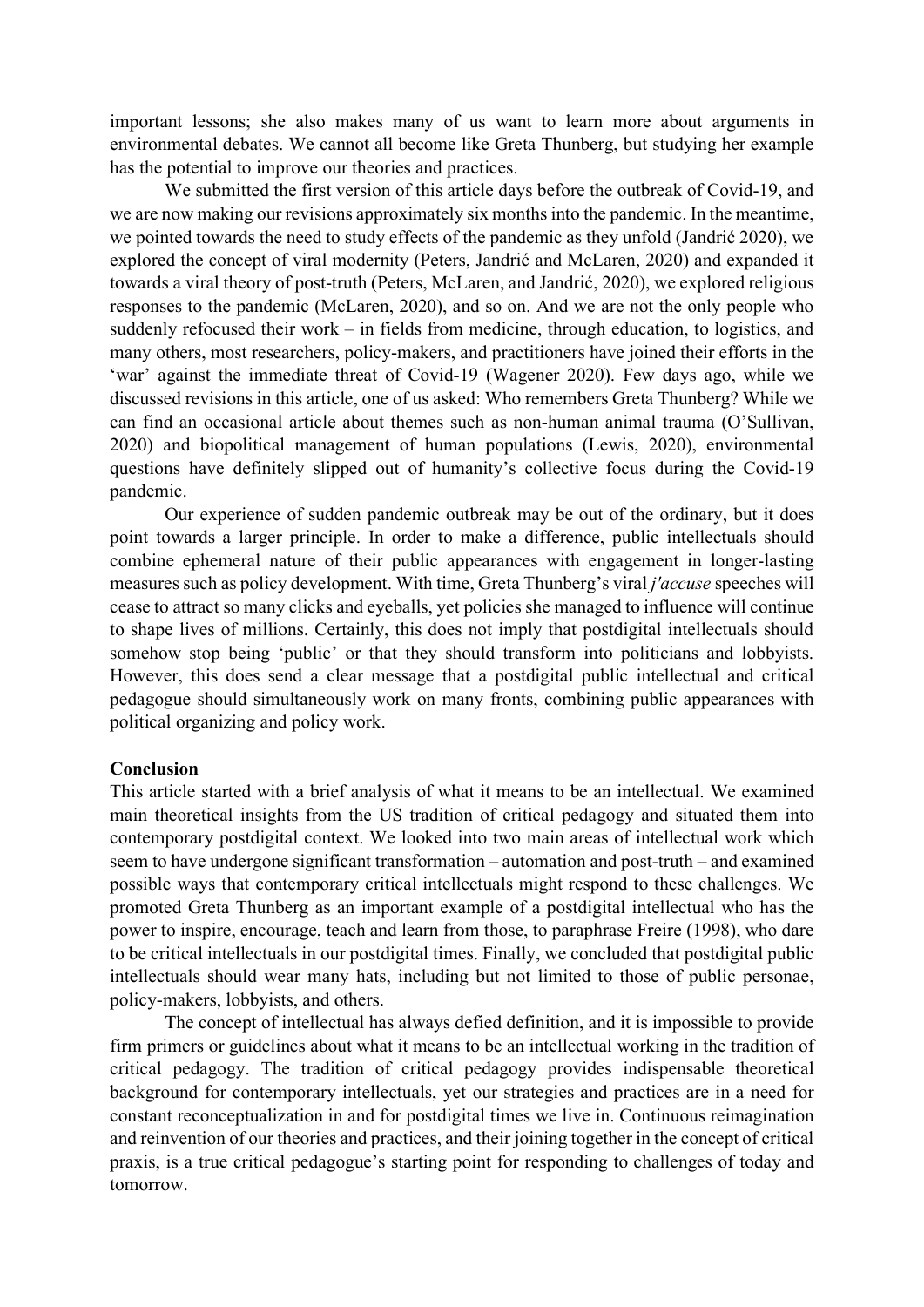#### **References**

- Applebaum, A. (2019). Conservative intellectuals are at a turning point: Normalize Trump or resist him?. The Washington Post, 19 June. [https://www.washingtonpost.com/opinions/global-opinions/conservative](https://www.washingtonpost.com/opinions/global-opinions/conservative-intellectuals-are-at-a-turning-point-normalize-trump-or-resist-him/2019/07/19/25e5b06e-a978-11e9-86dd-d7f0e60391e9_story.html)[intellectuals-are-at-a-turning-point-normalize-trump-or-resist](https://www.washingtonpost.com/opinions/global-opinions/conservative-intellectuals-are-at-a-turning-point-normalize-trump-or-resist-him/2019/07/19/25e5b06e-a978-11e9-86dd-d7f0e60391e9_story.html)[him/2019/07/19/25e5b06e-a978-11e9-86dd-d7f0e60391e9\\_story.html](https://www.washingtonpost.com/opinions/global-opinions/conservative-intellectuals-are-at-a-turning-point-normalize-trump-or-resist-him/2019/07/19/25e5b06e-a978-11e9-86dd-d7f0e60391e9_story.html). Accessed 14 October, 2019.
- Carr, P.R., Cuervo Sanchez, S.L. & Daros, M.A. (2020). Citizen Engagement in the Contemporary Era of Fake News: Hegemonic Distraction or Control of the Social Media Context?. *Postdigital Science and Education*, 2(1), 39-60.
- Castells, M. (2001). *The Internet galaxy: Reflections on the Internet, business, and society*. Oxford: Oxford University Press.
- Collier, A. & Ross, J. (2020). Higher Education After Surveillance? *Postdigital Science and Education, 2*(2), 275-279.
- Davis, A. Y. (2005). Marcuse's Legacies. In D. Kellner (Ed.), *The New Left and the 1960s: Collected Papers of Herbert Marcuse* (pp. xvi-xiv). London and New York: Routledge.
- Dean, J.; Medak, T. & Jandrić, P. (2019). Embrace the antagonism, build the Party! The new communist horizon in and against communicative capitalism. *Postdigital Science and Education*, 1(1), 218-235.
- Díaz, K. (2019). Paulo Freire (1921—1997). Internet Encyclopaedia of Philosophy. <https://www.iep.utm.edu/freire/>. Accessed 14 October, 2019.
- Eubanks, V. (2018). *Automating Inequality. How high-tech tools profile, police, and punish the poor*. New York: St. Martin's Press.
- Fanon, F. (1963). *The Wretched of the Earth*. New York: Grove Press.
- Fawns, T. (2019). Postdigital education in design and practice. *Postdigital Science and Education, 1*(1), 132–145.
- Ford, D. R. & Jandrić, P. (2019). The public intellectual is dead, long live the public intellectual! The postdigital rebirth of public pedagogy. *Critical Questions in Education,* 10(2), 92-106.
- Frankfurt, H. G. (2005). *On bullshit*. Princeton: Princeton University Press.
- Freire, P. (1972). *Pedagogy of the oppressed*. Harmondsworth: Penguin Education Specials.
- Freire, P. (1998). *Teachers as Cultural Workers: Letters to Those Who Dare to Teach*. Boulder, CO: Westview Press.
- Fuller, S. (2005). *The Intellectual: The Positive Power of Negative Thinking.* Cambridge: Icon.
- Giroux, H. (1988). *Teachers as Intellectuals: Toward a Critical Pedagogy of Learning.* South Hadley, MA: Bergin & Garvey Publishers.
- Giroux, H. (2012). The War Against Teachers as Public Intellectuals in Dark Times. Truthout, 17 December. [https://truthout.org/articles/the-corporate-war-against-teachers-as](https://truthout.org/articles/the-corporate-war-against-teachers-as-public-intellectuals-in-dark-times/)[public-intellectuals-in-dark-times/](https://truthout.org/articles/the-corporate-war-against-teachers-as-public-intellectuals-in-dark-times/). Accessed 14 October, 2019.
- Giroux, H. (2019). ). Rethinking the Normalization of Fascism in the Post-Truth Era. Tikkun, 1 April. [https://www.tikkun.org/rethinking-the-normalization-of-fascism-in-the-post](https://www.tikkun.org/rethinking-the-normalization-of-fascism-in-the-post-truth-era)[truth-era](https://www.tikkun.org/rethinking-the-normalization-of-fascism-in-the-post-truth-era). Accessed 14 October, 2019.
- Gramsci, A. (1992). *Prison notebooks*. New York: Columbia University Press.
- Jandrić, P. & Kuzmanić, A. (2020). Uncanny. *Postdigital Science and Education, 2*(2), 239- 244.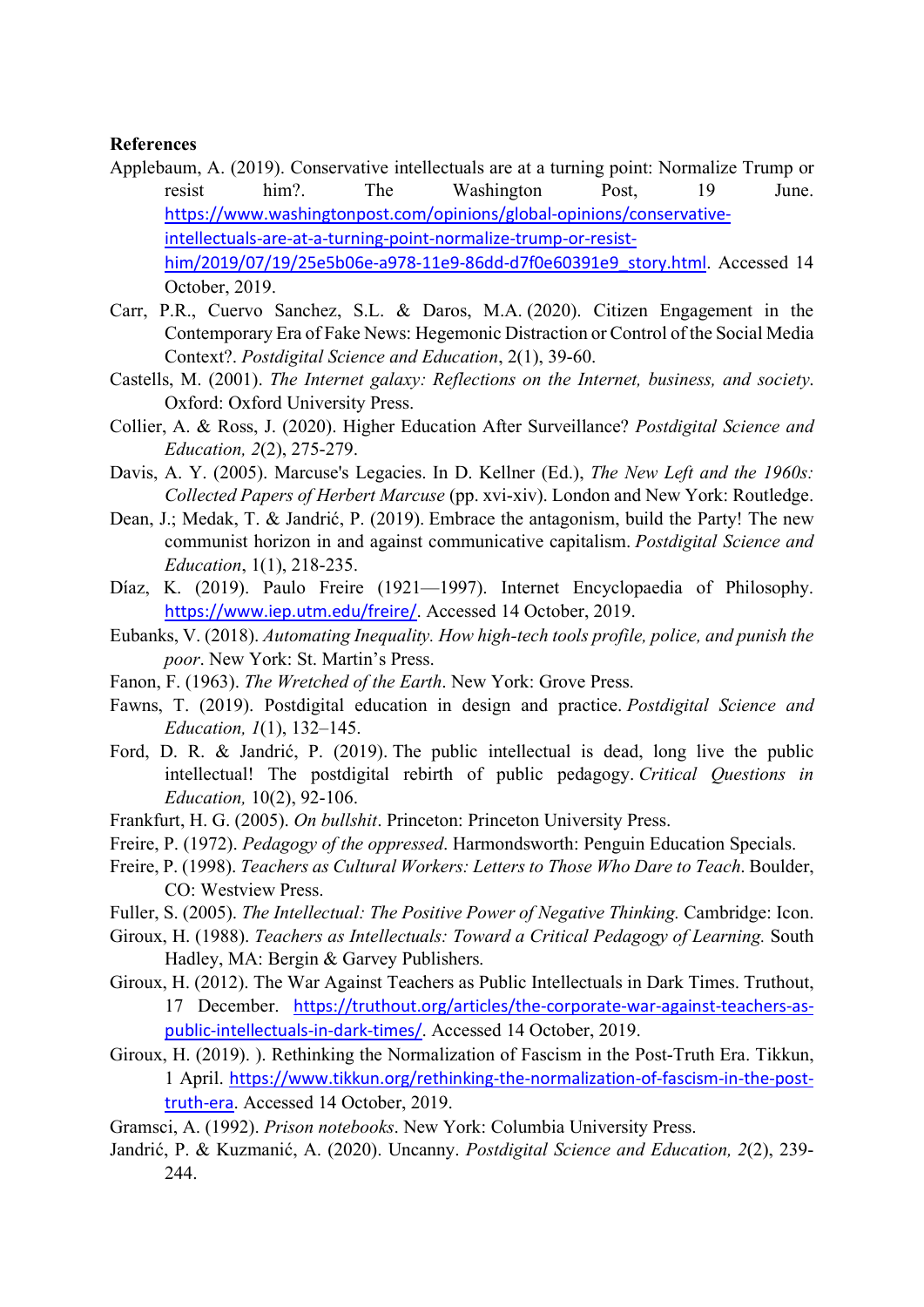Jandrić, P. (2017). *Learning in the Age of Digital Reason.* Rotterdam: Sense.

- Jandrić, P. (2018). Post-truth and critical pedagogy of trust. In M. A. Peters, S. Rider, M. Hyvönen & Tina Besley (Eds.), *Post-Truth, Fake News: Viral Modernity & Higher Education* (pp. 101-111). Singapore: Springer.
- Jandrić, P. (2018). The challenge of the internationalist critical pedagogue. In McLaren, P. & Soohoo, S. (Eds.), *Radical Imagine-Nation: Public Pedagogy & Praxis*. New York: Peter Lang.
- Jandrić, P. (2020). Postdigital Research in the Time of Covid-19. *Postdigital Science and Education.*
- Jandrić, P., Knox, J., Besley, T., Ryberg, T., Suoranta, J., & Hayes, S. (2018). Postdigital Science and Education. *Educational Philosophy and Theory,* 50(10), 893-899.
- Jandrić, P.; Ryberg, T.; Knox, J.; Lacković, N.; Hayes, S.; Suoranta, J.; Smith, M.; Steketee, A.; Peters, M. A.; McLaren, P.; Ford, D. R.; Asher, G.; McGregor, C.; Stewart, G.; Williamson, B. & Gibbons, A. (2018). Postdigital Dialogue. *Postdigital Science and Education*, 1(1), 163-189.
- Kahn, R. (2010). *Critical pedagogy, ecoliteracy, and planetary crisis*. New York: Peter Lang.
- Lewis, T. (2020). Cities Gone Wild. *Postdigital Science and Education.*
- MacKenzie, A., & Bhatt, I. (2020a). Opposing the Power of Lies, Bullshit and Fake News: The Value of Truth. *Postdigital Science and Education*, 2(1), 217-232.
- MacKenzie, A., & Bhatt, I. (2020b). Lies, bullshit and fake news: some epistemological concerns. *Postdigital Science and Education*, 2(1), 9-13.
- Malott, C. (2019). The Sublation of Digital Education. *Postdigital Science and Education.*
- Mayo, P. (1999). *Gramsci, Freire and Adult Education.* London: Zed Books.
- McLaren, P. & Jandrić, P. (2014). Critical revolutionary pedagogy is made by walking in a world where many worlds coexist. *Policy Futures in Education,* 12(6), 805-831.
- McLaren, P. (2019). God and Governance: Reflections on Living in the Belly of the Beast, *Postdigital Science and Education*, 1(2), 311-334.
- McLaren, P. (2019). Teaching against the grain: A conversation between editors of the Griffith Journal of Law & Human Dignity and Peter Mclaren on the importance of critical pedagogy in law school. *Griffith Journal of Law & Human Dignity*, 7(1), 173-202.
- McLaren, P. (2020). Religious Nationalism and the Coronavirus Pandemic: Soul-Sucking Evangelicals and Branch Covidians Make America Sick Again. *Postdigital Science and Education.*
- McLaren, P., & Smith, V. (2017). What Unites Us. <https://blogs.chapman.edu/magazine/2017/03/15/what-unites-us/>. Accessed 14 October, 2019.
- Oliver, M. (2020). Infrastructure and the Post-Truth Era: is Trump Twitter's Fault? *Postdigital Science and Education,* 2(1), 17-38.
- O'Sullivan, V. (2020). Non-Human Animal Trauma During the Pandemic. *Postdigital Science and Education.*
- Oxford Dictionaries. (2016). Word of the Year 2016 is… <https://en.oxforddictionaries.com/wordof-the-year/word-of-the-year-2016>. Accessed 14 October, 2019.
- Oxford Learner Dictionary (2019). Post-truth. <https://www.oxfordlearnersdictionaries.com/definition/english/post-truth>. Accessed 14 October, 2019.